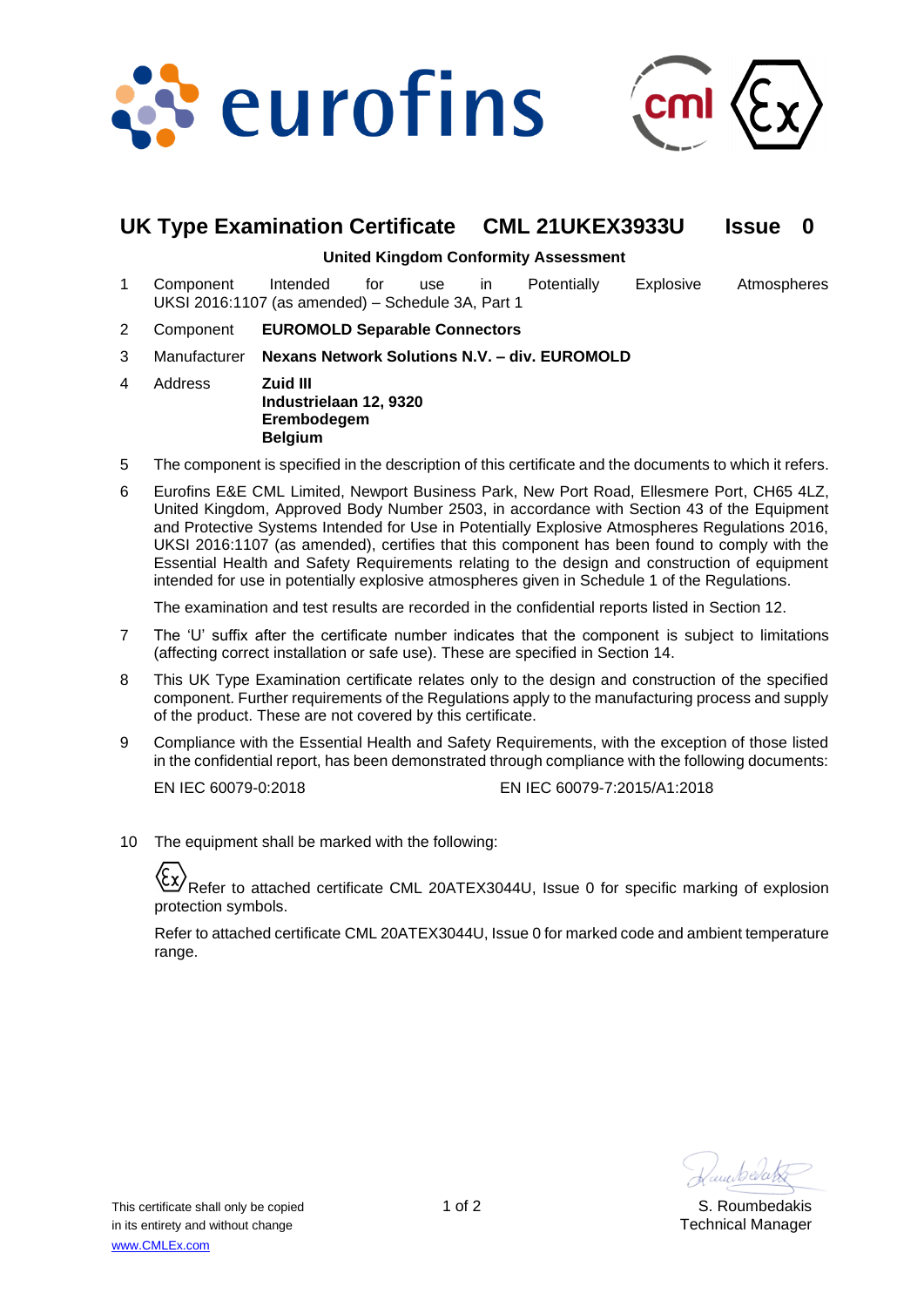



## **11 Description**

For product description refer to attached certificate CML 20ATEX3044U, Issue 0.

### **12 Certificate history and evaluation reports**

| <b>Issue</b> | Date                     | <b>Associated report</b> | <b>Notes</b>                                                                                                                          |
|--------------|--------------------------|--------------------------|---------------------------------------------------------------------------------------------------------------------------------------|
|              | 13 Aug 2021   R14497A/00 |                          | Issue of prime certificate.<br>CML 20ATEX3044U, Issue 0 is attached and shall<br>be referred to in conjunction with this certificate. |

Note: Drawings that describe the component are listed or referred to in the Annex.

### **13 Conditions of Manufacture**

For conditions of manufacture refer to attached certificate CML 20ATEX3044U, Issue 0.

Any routine tests/verifications required by the ATEX certification shall be conducted.

#### **14 Schedule of Limitations**

For schedule of limitations refer to attached certificate CML 20ATEX3044U, Issue 0.